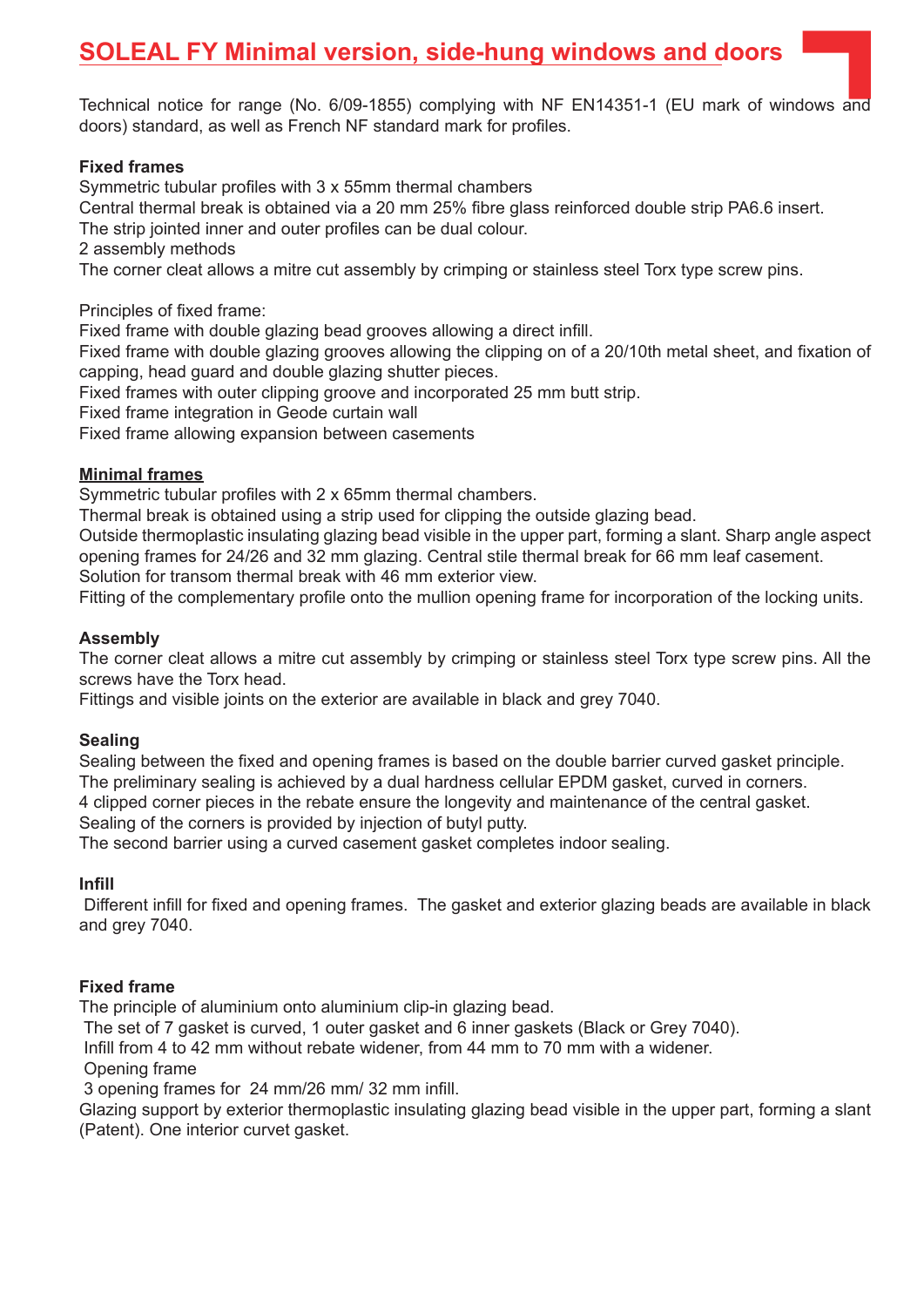# **SOLEAL FY Minimal version, side-hung windows and doors (continuation)**

## **Drainage**

2 solutions on the façade or concealed Façade drainage using oblong slots protected by a deflector. Concealed drainage avoiding use of deflectors on transoms.

#### **Accessories**

**Handles** 7 mm square drive handle 7 mm square drive handle with key. Double lever for locking stile of French doors with reduced outer lug.

## **Locks**

The operation of the various locks is done using a monodirectional casement bolt mechanism concealed in the opening frame.

Supports a glazing weight of up to 130 kg per leaf.

Several options:

Open-in on lift-off hinges 2 adjustable arms or 3 sleeved arms up to 100 kg

Open-in lift-off sleeved and adjustable pivoting hinges for openings up to 130 kg

Tilt/turn and Tilt-first and turn only up to 130 kg

Bottom-hung frame

Mounting of pivoting devices for fixed frames / opening frame using insert and stainless steel Torx type screws.

Door lock offer assembly possible for French doors with locking jamb.

## **Composite frames**

Set of mullions and transoms, single or double glazing beads with the possibility of tubular or flat steel reinforcement.

Mullion joints allowing back to back assembly of casements of the same module.

Reconstitution of rebate or insert groove based on multi usage profiles.

Incorporation of SOLEAL doors.

Possibility of incorporating a SOLEAL sliding door in the rebate.

Straight cut assembly using aluminium double end caps and stainless steel Torx type screw pins.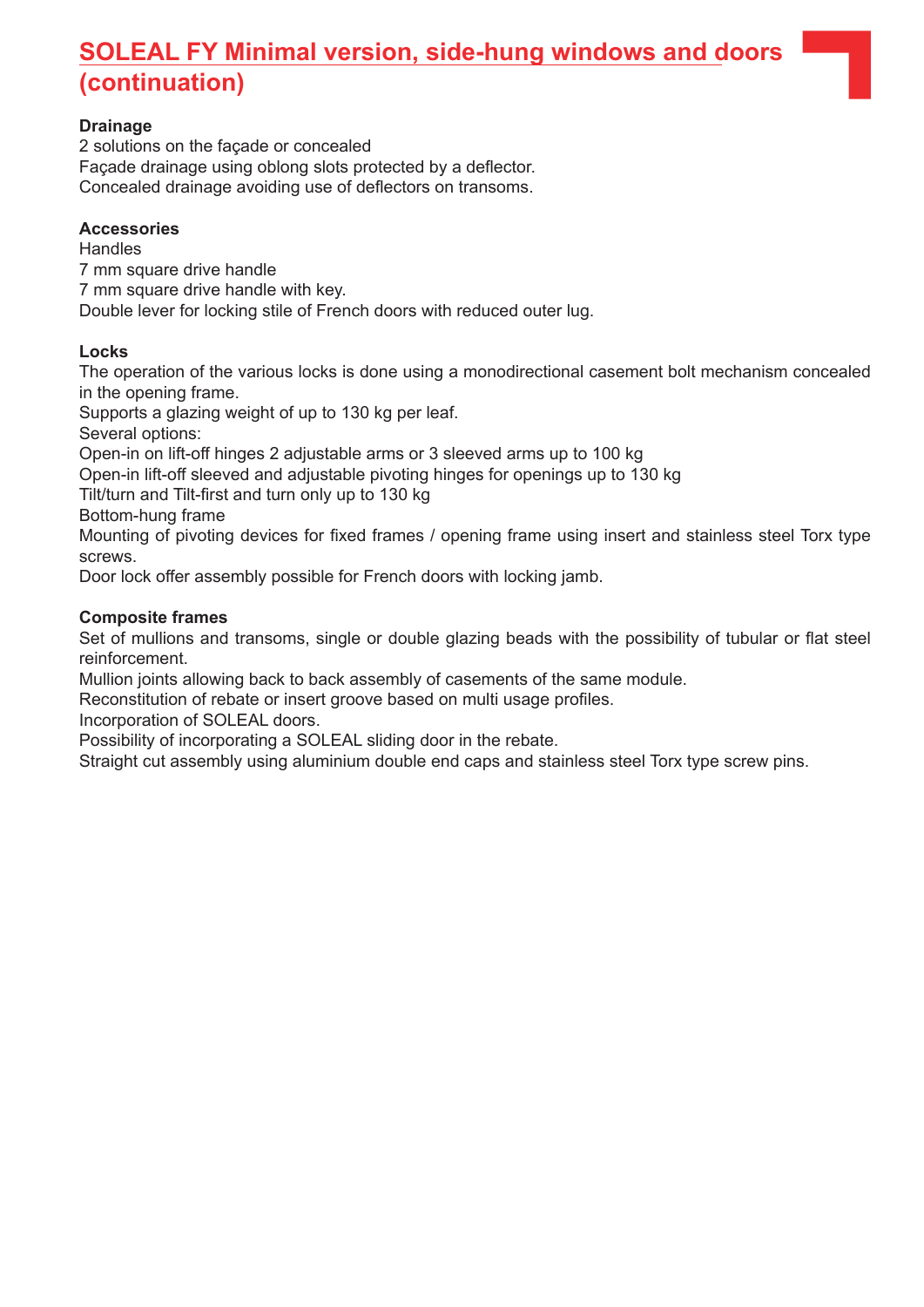# **SOLEAL FY Visible frame version, side-hung windows and**

# **doors**

Certified range (No. 6/09-1855) meeting NF EN14351-1 standard (EU mark for windows and doors), as well as French NF standard mark for profiles.

# **Fixed frames**

Symmetric tubular profiles with 3 x 55 mm thermal break chambers. Central thermal break is obtained via a 20 mm 25% fibre glass reinforced double strip PA6.6 insert. The strip jointed inner and outer profiles can be dual colour.

## **Assembly**

The corner cleat allows a mitre cut assembly by crimping or stainless steel Torx type screw pins.

## **Principles of fixed frame**

Fixed frame with double glazing bead grooves allowing a direct infill. Fixed frame with double glazing grooves allowing the clipping on of a 15/10ths sheet, and fixation of capping, head guard and double glazing shutter pieces.

Fixed frames with outer clipping groove and incorporated 25 mm butt strip.

Fixed frame integration in Geode curtain wall.

Fixed frame allowing expansion between casements

## **Fitted opening frames**

Symmetric tubular profiles with 3 x 65mm thermal break chambers.

Central thermal break is obtained via a 20 mm 25% fibre glass reinforced double strip PA6.6 insert.

2 opening frame options: 28 mm and 40 mm outside view.

Incorporation of acoustic ventilation grid in a 40 mm opening frame.

Intermediary transom thermal break solution.

French doors with MIP threshold and inward opening only.

Mounting of a complementary profile onto opening frame for incorporation of the locking unit. The strip jointed inner and outer profiles can be dual colour.

#### **Assembly**

The corner cleat allows a mitre cut assembly by par crimping or stainless steel Torx type screw pins. All the screws have the Torx head. The fixtures and visible gaskets are available in Grey and Black 7040

#### **Sealing**

Sealing between the fixed and opening frames is based on a double barrier curved gasket principle. The preliminary sealing is achieved by a dual hardness cellular EPDM central gasket, curved in the corners. 4 clipped corner pieces in the rebate ensure the longevity and maintenance of the central gasket. Corner sealing is provided by the injection of butyl putty.

The second barrier using a curved casement gasket completes indoor sealing.

#### **Infill**

Identical infill for fixed and opening frames. The principle of aluminium onto aluminium clip-in glazing bead. The set of 7 gaskets is curved, 1 outer gasket and 6 inner gaskets (Black or Grey 7040). Infill from 4 to 42 mm without rebate widener, from 44 mm to 70 mm with a widener

#### **Drainage**

2 solutions on the façade or concealed Façade drainage using oblong slots protected by a deflector. Concealed drainage avoiding use of deflectors on fixed leaves and transoms.

#### **Accessories**

**Handles** 7 mm square drive handle 7 mm square drive handle with key. Double lever handle for locking stile of French doors with reduced outer lug.